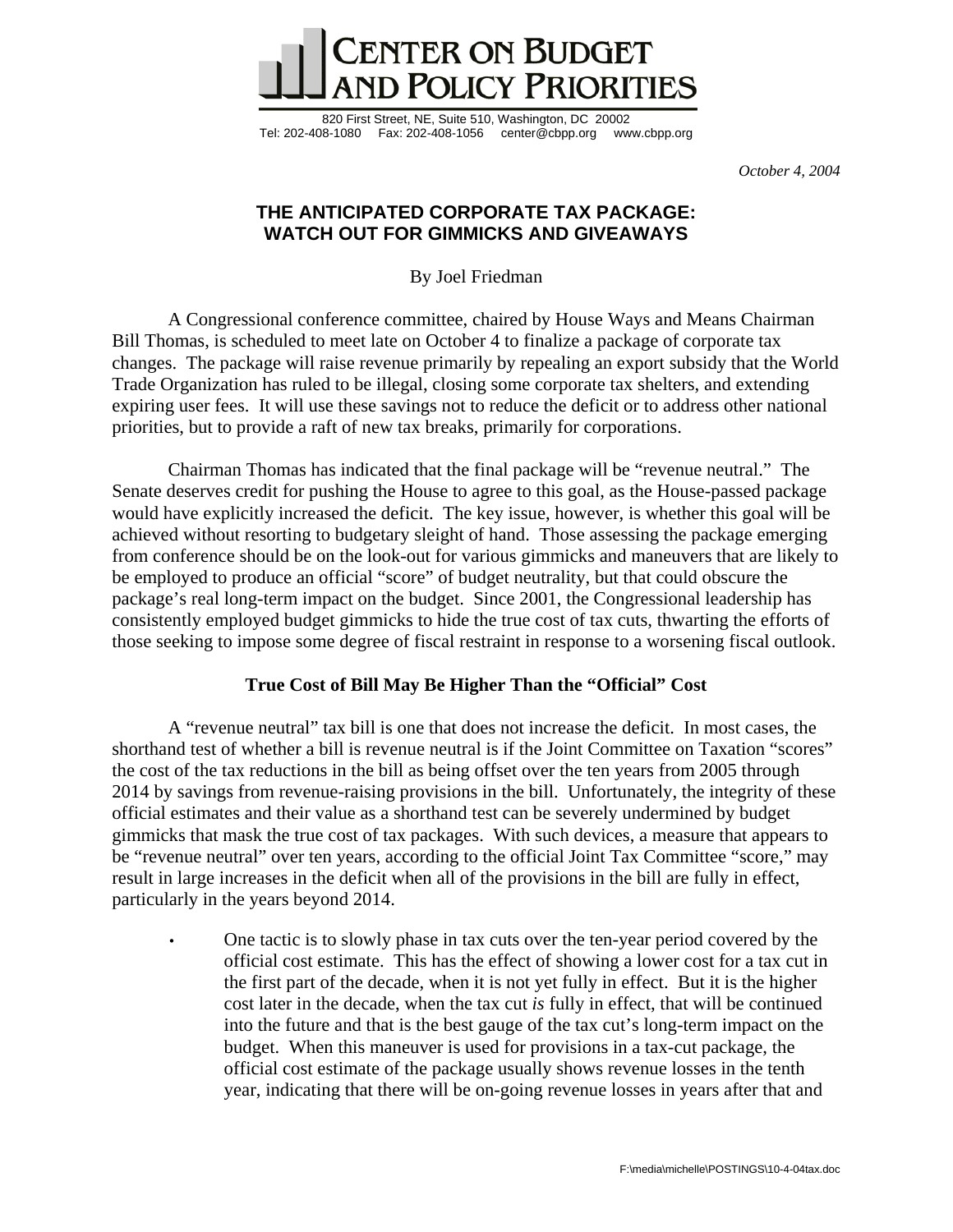over the long term, despite the bill's officially being scored as "revenue neutral" over the first ten years.

- The "discussion draft" of the corporate tax bill that Chairman Thomas circulated last week already makes use of the tactic of slowly phasing in tax cuts. The draft shows the largest tax cut in the package — a deduction for domestic manufacturers — would be phased in slowly and not become fully effective until 2010. Because of the slow phase-in, about one-third of the provision's estimated \$80 billion ten-year cost would be concentrated in the final two years.
- Another device that could be employed in the conference agreement involves having tax cuts expire before the end of the ten-year period, even when the intention is to extend these tax cuts so they remain in effect on an ongoing basis. Defenders of such temporary provisions may argue that the cost of extending these tax cuts will be paid for at the time the tax cuts are extended. But such promises are not reassuring, given recent Congressional actions.

Last month, Congress failed to cover any of the cost of extending the so-called "middle-class" tax cuts enacted in 2003 and other expiring provisions, despite their \$146 billion price tag. Calls by some members, such as Senator Max Baucus, the Finance Committee's ranking member, to offset these costs were rejected by the Congressional leadership and the White House.

Failure to pay for these tax cuts made a mockery of claims that Congress, by making the "middle class" tax cuts temporary in 2003, had really limited the cost of that package to \$350 billion. A cost of \$350 billion was the maximum that the tax cuts could carry last year and still pass the Senate. Only by allowing the tax cuts to expire or paying for their extension could the promise made last year that the cost of the 2003 package was limited to \$350 billion be upheld. Despite the fact that CBO estimates that the ten-year deficit has worsened by more than \$2 trillion since enactment of the 2003 tax-cut legislation, these expiring tax-cut measures were extended last month with no offsets whatsoever.<sup>1</sup>

• One maneuver that helps make the corporate tax package deficit-neutral has already been put into effect: nearly two dozen expiring, mostly corporate, taxcuts extensions were stripped out of the House and Senate corporate tax bills and inserted into the just-passed "middle-class" tax bill instead. Once part of that bill, the cost of these provisions did not have to be offset. This shift makes it easier for Congressional tax-writers to present the corporate bill as revenue-neutral, but it results in higher deficits just the same.

This group of expiring corporate tax breaks is popularly known as the "extenders" because they are routinely extended whenever they are scheduled to expire

 $\overline{a}$ 

 $1^1$  CBO's baseline deficit projection has increased by about \$3 trillion (not including the increase attributable to the 2003 tax cut itself), but the CBO baseline mechanically assumes the repetition of costs in Iraq and Afghanistan each year over the coming decade. After adjustment to remove much of those costs, the increase in the projected deficit falls below \$3 trillion but remains well in excess of \$2 trillion.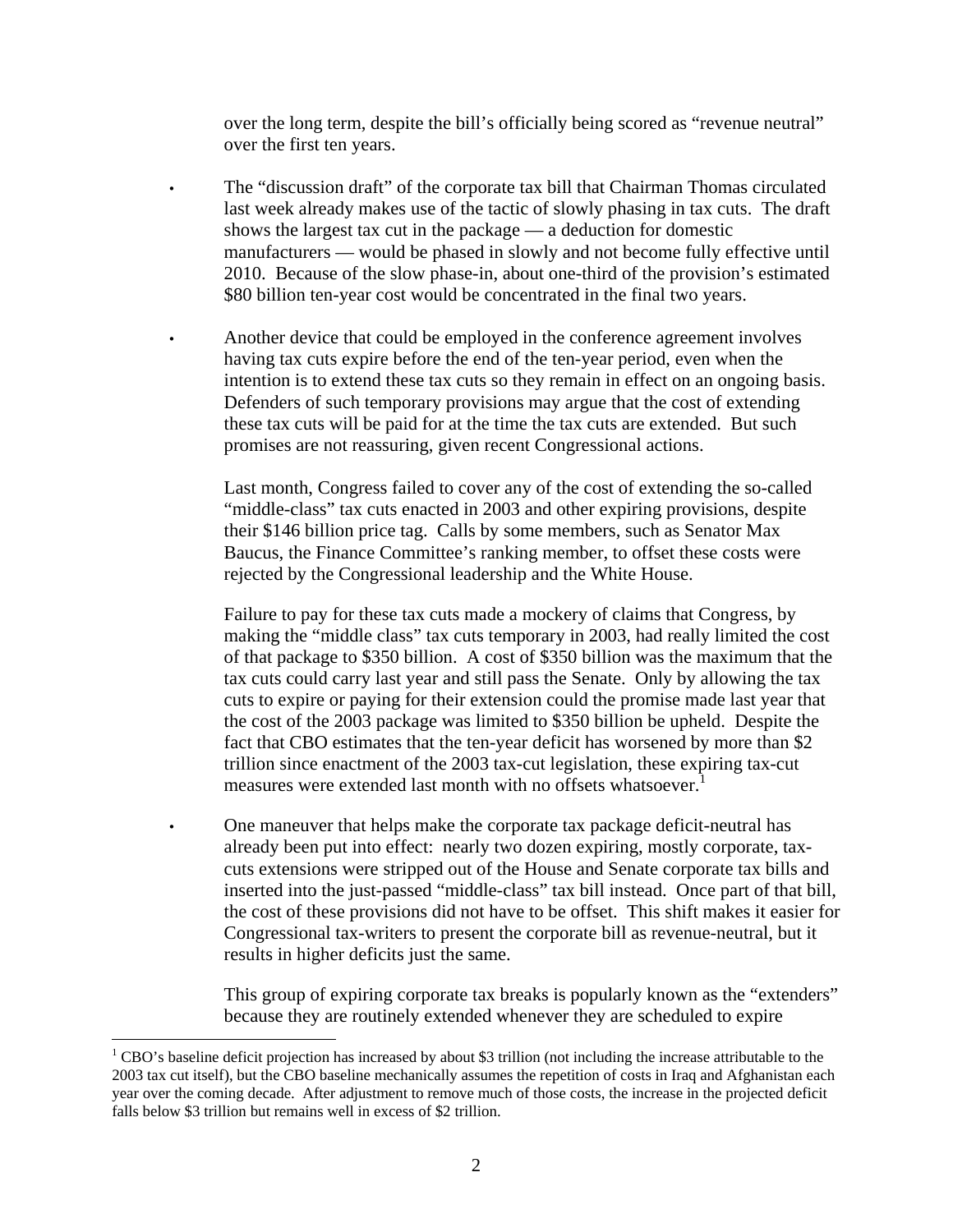(frequently without their costs being offset, as the "middle-class" tax-cut bill shows). To the extent that a tax cut is made "temporary" in the corporate tax bill, one can assume that its supporters will work hard to ensure that it joins the ranks of these "extenders" in the future, as membership in this club virtually guarantees that it will not be allowed to lapse and possibly without regard to whether the cost of extending it is offset.

 Overall, the commitment to "revenue neutrality" should be applauded, but only if it is upheld honestly. Unfortunately, the Congressional leadership has shown a willingness to run roughshod over positions that call for more fiscally responsible proposals. The use of budget gimmicks, especially with regard to tax cuts, has reached unprecedented heights with the enactment of the 2001, 2003, and 2004 tax-cut packages. Each step of the way, Congress has taken credit for scaling back tax-cut packages in the name of fiscal restraint, only to turn around and undo that restraint in subsequent tax bills. In the absence of meaningful budget rules, such as pay-as-you-go requirements that apply to both tax cuts and entitlement increases, there is little evidence to suggest that those in Congress seeking fiscal responsibility can prevail upon the leadership to pay for future tax cuts or extensions of existing tax cuts.

## **More New Corporate Tax Breaks**

 The House- and Senate-passed corporate tax bills — and thus presumably the conference agreement that will emerge — would raise substantial revenues. The revenue-raising provisions, such as repealing the FSC-ETI export subsidy and curbing corporate tax shelters, generally represent positive steps and sound policy. Unfortunately, these savings are not being used to reduce the deficit or meet other pressing priorities, but rather are being plowed back into more tax breaks mostly for corporations. This comes at a time when corporate revenues are at historically low levels, and evidence of tax-avoidance schemes by corporations is abundant.

- Corporate income tax revenues are projected to total just 1.6 percent of the Gross Domestic Product in 2004, according to the Congressional Budget Office, *lower than the average level in every decade from the 1940s to the present*. Moreover, CBO projects that corporate tax receipts will remain low in coming years in historical terms and will equal only about 1.5 percent of GDP in 2014.
- A new study by the Institute on Taxation and Economic Policy of 275 of the nation's largest corporations shows that over the three-year period from 2001 through 2003, they paid just 18 percent of their profits in tax — or only about half the statutory rate of 35 percent. Over these three years, 82 of these companies paid no taxes or received a tax refund in at least one year, even though all of these companies were profitable.
- Some of the companies that pay little or nothing in taxes stand to benefit from the tax breaks likely to be included in the corporate tax package. The *Washington Post* has reported, for example, that General Electric has strongly influenced this legislation and may end up gaining new tax advantages from it.<sup>2</sup> Yet according to

 $\overline{a}$ 

<sup>2</sup> Jeffery H. Birnbaum and Jonathan Weisman, "GE Lobbyists Mold Tax Bill," *Washington Post*, July 13, 2004.